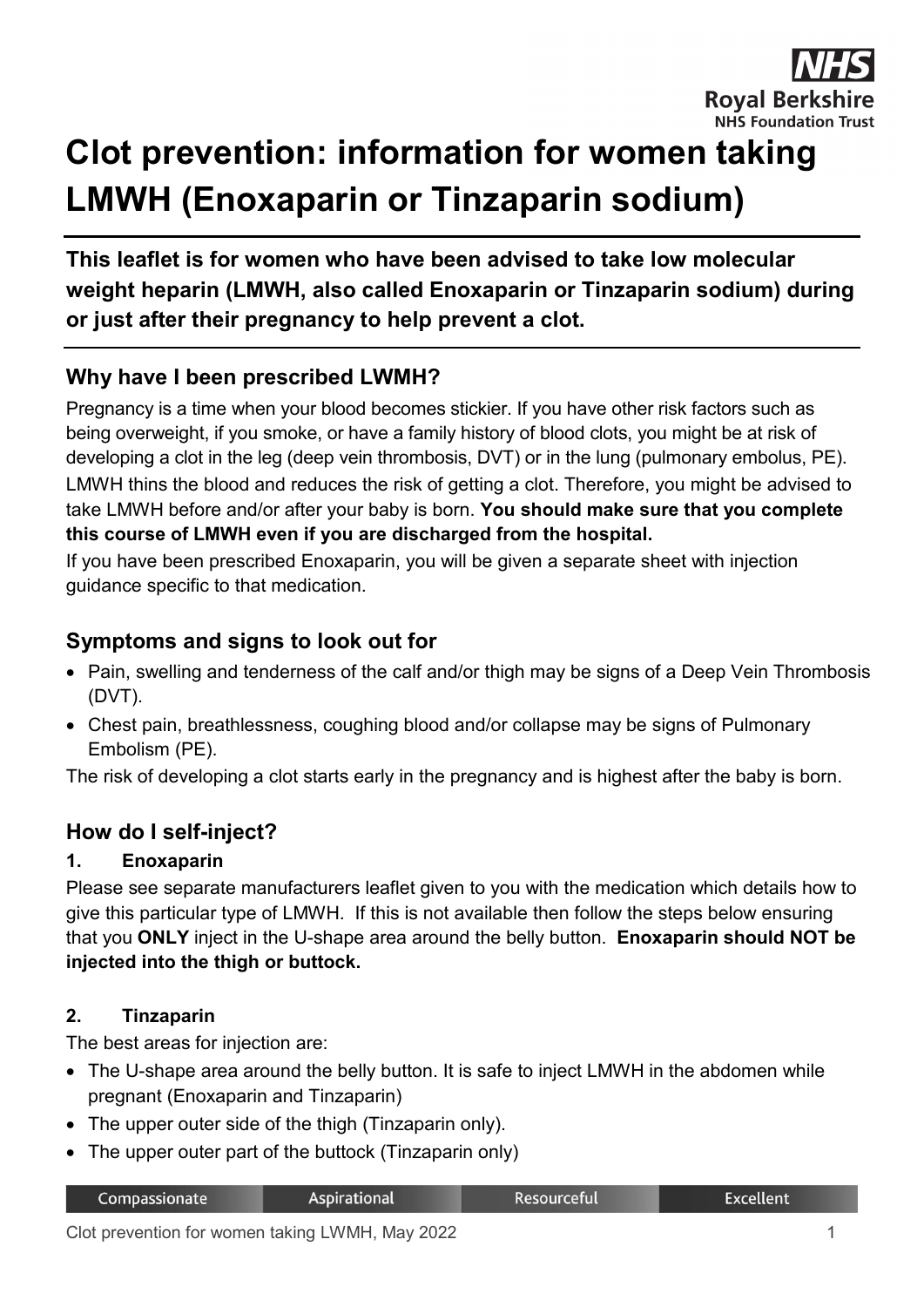#### Maternity / Clot prevention for women taking low weight molecular heparin (LWMH)

• If you have had surgery (i.e. Caesarean section), avoid areas close to the wound or bandages.

## **STEP 1**

Wash your hands and clean the chosen area with an alcoholsoaked swab before you begin. **Be sure to change the site of injection each day.** You can use these pictures to help you select a new site each day. Check the expiry date on the syringe label. Do not use the injection after the expiry date. **If using Enoxaparin ONLY inject in the U-shaped area around the belly button.**

#### **STEP 2**

Open the pack and remove the syringe. Be sure the medicine is clear and has nothing floating in it. If you see anything, talk to your doctor or midwife. To ensure delivery of the full dose, do not remove the air bubble from the syringe.

#### **STEP 3**

You need to make sure that you inject LMWH into fatty tissue. To do this, pinch (between the thumb and fingers of one hand) a fold of skin on the abdomen (while sitting) or outer thigh (sitting or lying down). Because there is enough fatty tissue in the buttock, pinching a fold of skin is not necessary. LMWH must not be injected into the muscle.

## **STEP 4**

Hold the syringe with the other hand. Insert the entire needle into the fold of skin at a 45-90 degree angle. Then slowly press the plunger down until the full dose of LMWH has been given.

#### **STEP 5**

Remove the needle while letting go on the fold of skin. Do not rub or massage the place where you have just put the injection. If you do, you might get a bruise. Dispose of the syringe in an appropriate container. The container should be stored away from children. If you do not have an appropriate container, contact your midwife or GP.

## **Side effects of LMWH**

LMWH, like all medications, may have side effects. The most common ones are swelling, bruising and/or occasional drop of blood at the site of injection.

# **What can I do to reduce the risk of getting a clot?**

It is important to keep mobile and well hydrated. Avoid sitting down for long periods of time.

| Compassionate | Aspirational | <b>Resourceful</b> | <b>Excellent</b> |
|---------------|--------------|--------------------|------------------|
|               |              |                    |                  |









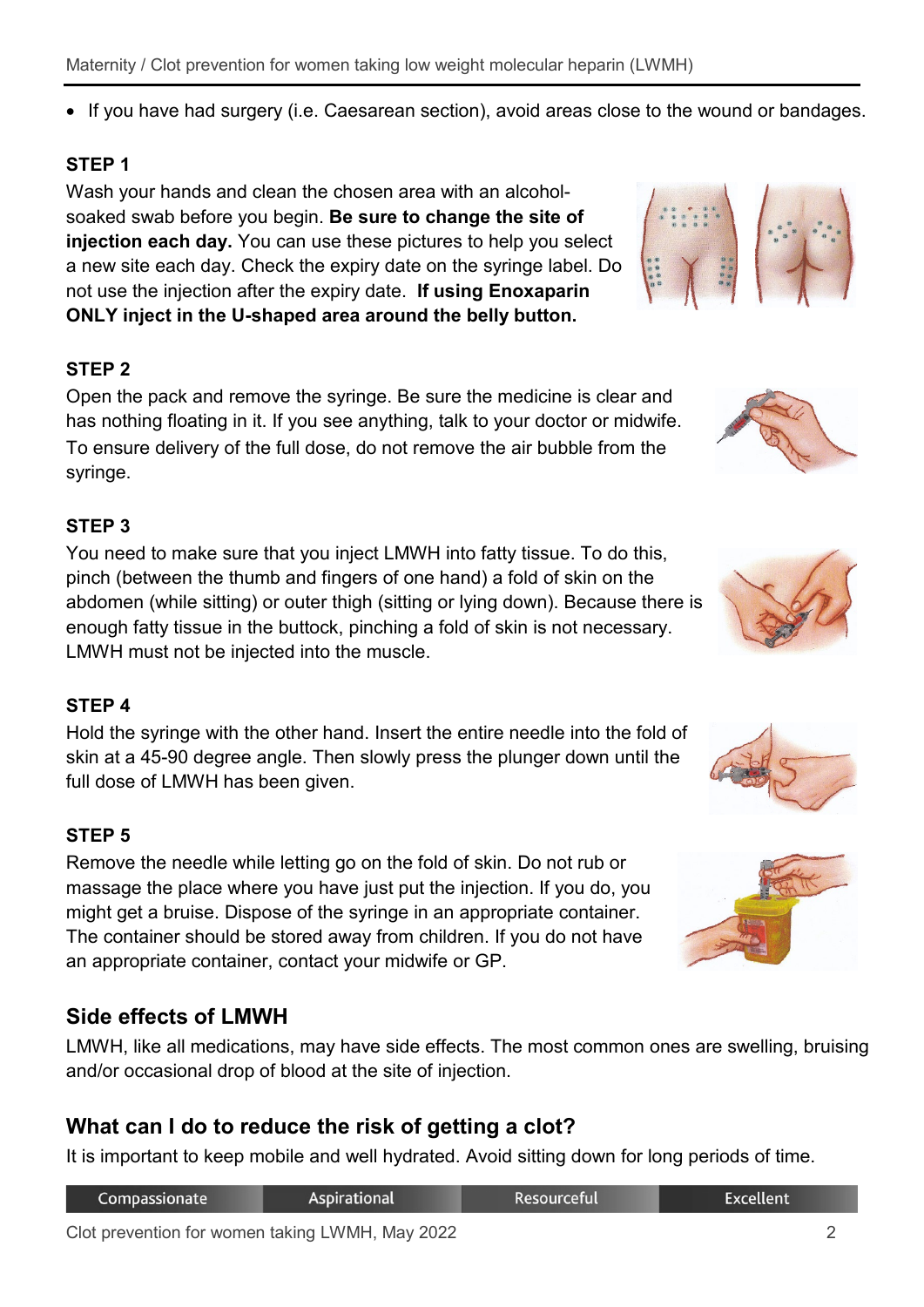# **Is it safe to take LMWH during pregnancy?**

Yes. LMWH does not cross the placenta to the baby. Many studies have shown that there is no increase risk to the baby in women taking LMWH. If you start LMWH during pregnancy, you will need an anaesthetic referral to discuss epidural options during labour

# **Is it safe to breastfeed while taking LMWH?**

Yes. Only very low levels of LMWH are secreted into the breast milk. This level is so low that your baby will not be affected.

# **Does LMWH interact with any other medication?**

LMWH can interact with other medications so it is important to tell your doctor and pharmacist all the medications you are taking.

# **Can I travel while taking LMWH?**

If you need to travel by plane or for a long distance, make sure that you drink plenty of water and that you walk around for a few minutes every hour. You should also wear elasticated support stockings through your journey. Make sure you have enough injections for your holiday and know where the nearest Accident and Emergency department is should you need medical attention. You will need a letter from your doctor to explain that you need to take your injections onto the plane.

## **How should I store LMWH?**

Keep syringes in the pack until is time to use them. LMWH syringes must be stored at room temperature. Do not store above 25ºC.

Keep LMWH where children cannot reach it.

# **Can I start the contraceptive pill while taking LMWH?**

Yes, there is no interaction between any of the contraceptive pills and LMWH.

# **What do I do if I miss an injection?**

You should have your injection as soon as possible, and then take another injection 24 hours after.

# **What do I do if I think I am going into labour?**

If you are due for your LMWH injection and you are having regular painful contractions, you should NOT take your injection. You should call the Triage line at the Royal Berkshire Maternity Unit in Reading and explain that you are taking LMWH.